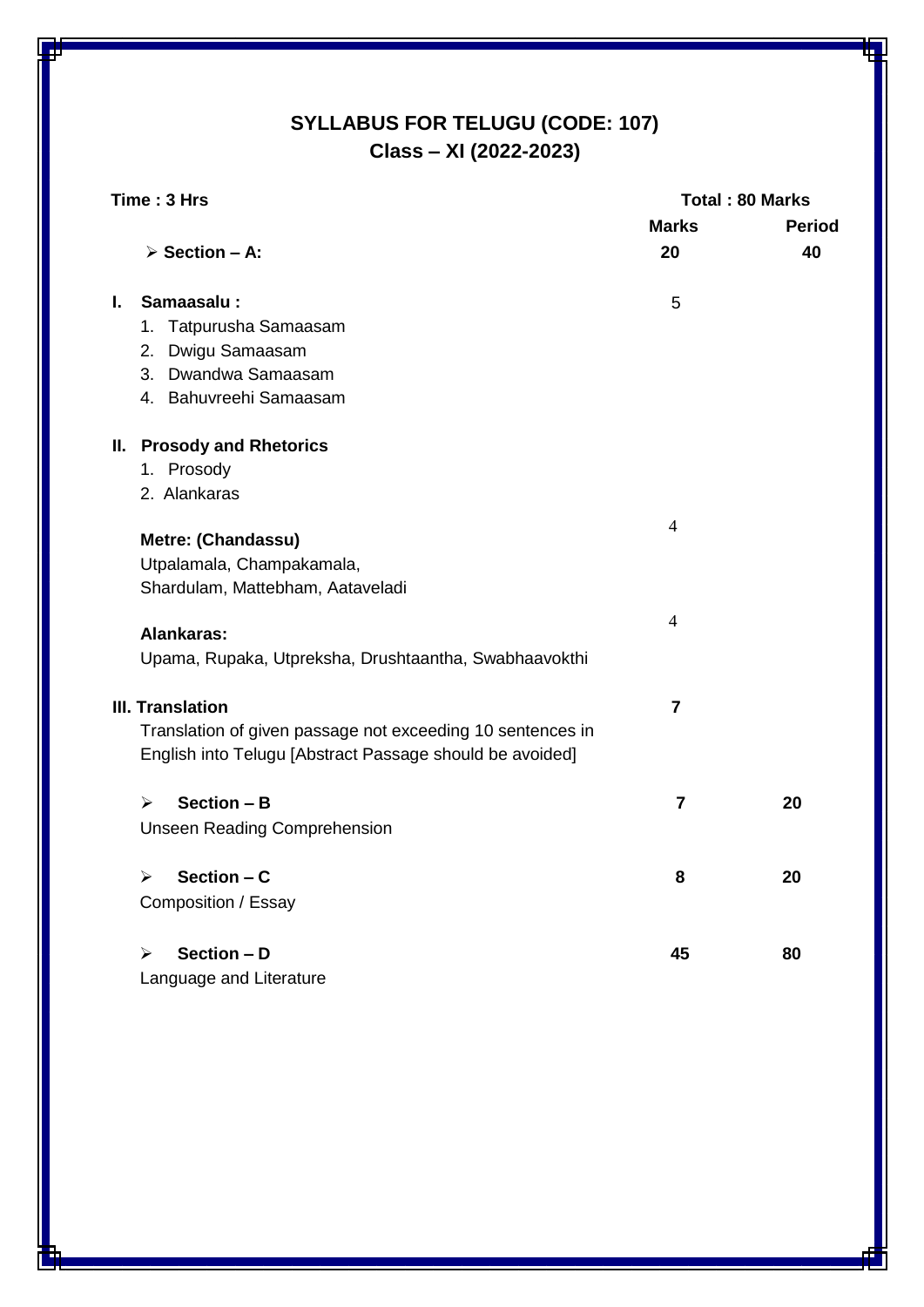## **Prose and Poetry from prescribed Text**

Prescribed Text Book: For both prose and poetry Intermediate First Year, Telugu Amara Dhamam First Edition published by Intermediate Vidya Mandali, Andhra Pradesh May – 2018.

| I.  | <b>Prose</b><br>1.<br>2.<br>3. Maata Theeru<br>(i)<br>(ii)                                                                               | Lessons to be studied<br>Hasamu - Hasyamu<br>Appudu Putti Unte<br>4. Mahilodyama Janakudu kandukuri<br>Explanation with reference to the context<br>Questions and answer | $2x3=6$<br>$2x4=8$                |  |
|-----|------------------------------------------------------------------------------------------------------------------------------------------|--------------------------------------------------------------------------------------------------------------------------------------------------------------------------|-----------------------------------|--|
| П.  | <b>Poetry</b><br>Lessons to be studied<br>1. Dharma Pariksha<br>2. Thinnani Mugdha Bhakti<br>3. Smashana Vaati<br>4. Cheyyathi jayakottu |                                                                                                                                                                          |                                   |  |
|     | (i)<br>(ii)<br>(iii)                                                                                                                     | Meaning of Verse<br>Reference to the context<br><b>Question and Answers</b>                                                                                              | $1x6 = 6$<br>$2x3 = 6$<br>$1x4=4$ |  |
| Ш.  | 1. Kumkudaaku<br>2. Ootha Karra<br>3. Soundaryam                                                                                         | <b>Non-Detailed Text: Prescribed Book:</b><br>Kathanandanam - May 2018<br><b>Stories to be studied:</b>                                                                  |                                   |  |
|     |                                                                                                                                          | A) Essay Type question                                                                                                                                                   | 6                                 |  |
| IV. | studied:                                                                                                                                 | <b>History of Literature:</b><br>From the beginning to age of Srinatha only. The following poets to be                                                                   | 9                                 |  |
|     | (i)                                                                                                                                      | Nannaya, Tikkana, Errana, Palkuriki Somanatha, Srinatha, Potana, Ananthamatya and Molla.<br>One long answer type question                                                | $1x6=6$                           |  |

(ii) Two short answer type question  $1x3=3$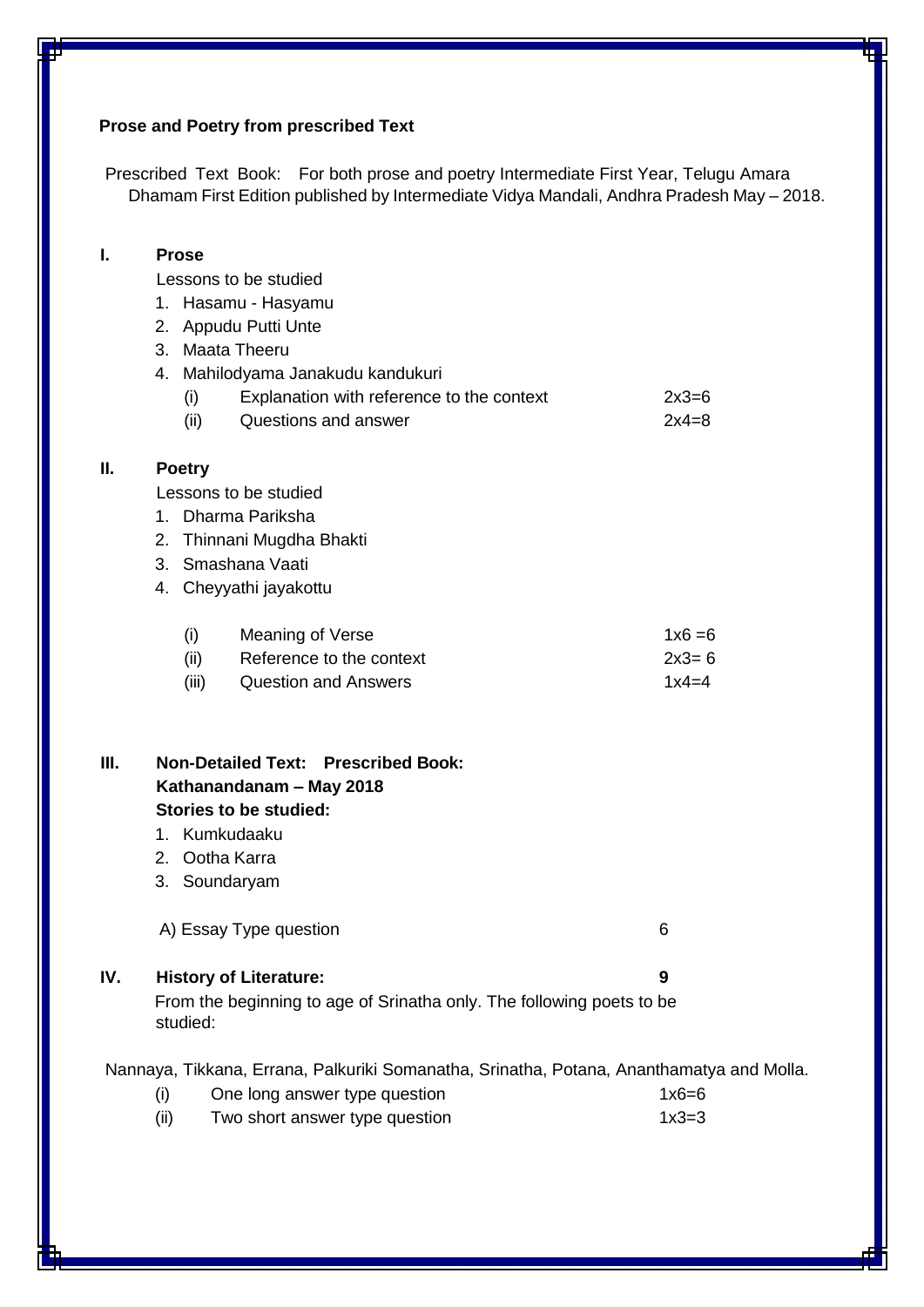### **Reference Books:**

- (i) Andhra Vangmaya Charita D.V. Avadhani, Andhra Saraswathi Parishad, Tilak Road, Hyderabad.
- (ii) Telugu Sahitya Sameeksha Vol. I by Dr. G. Nagaiah Navya Parisodhaka Prachuranalu, Tirupati.
- (iii) Telugu Sahitya Charitra By. Dr. Dwa.Na. Sastry Pragati Publisher, Hyderabad.

| $\triangleright$ Internal Assessment: |                                                                     |    | 20 | 20        |
|---------------------------------------|---------------------------------------------------------------------|----|----|-----------|
| A) Periodical Tests                   |                                                                     | 10 |    |           |
| B) Note Books                         |                                                                     | 5  |    |           |
| C) Subject Enrichment                 |                                                                     | 5  |    |           |
| i)<br>ii)<br>iii)<br>iv)              | Padya pathanam<br><b>Short Speech</b><br>Pusthaka Sameeksha<br>Quiz |    |    |           |
| <b>Total Marks:</b>                   |                                                                     |    |    | 100 Marks |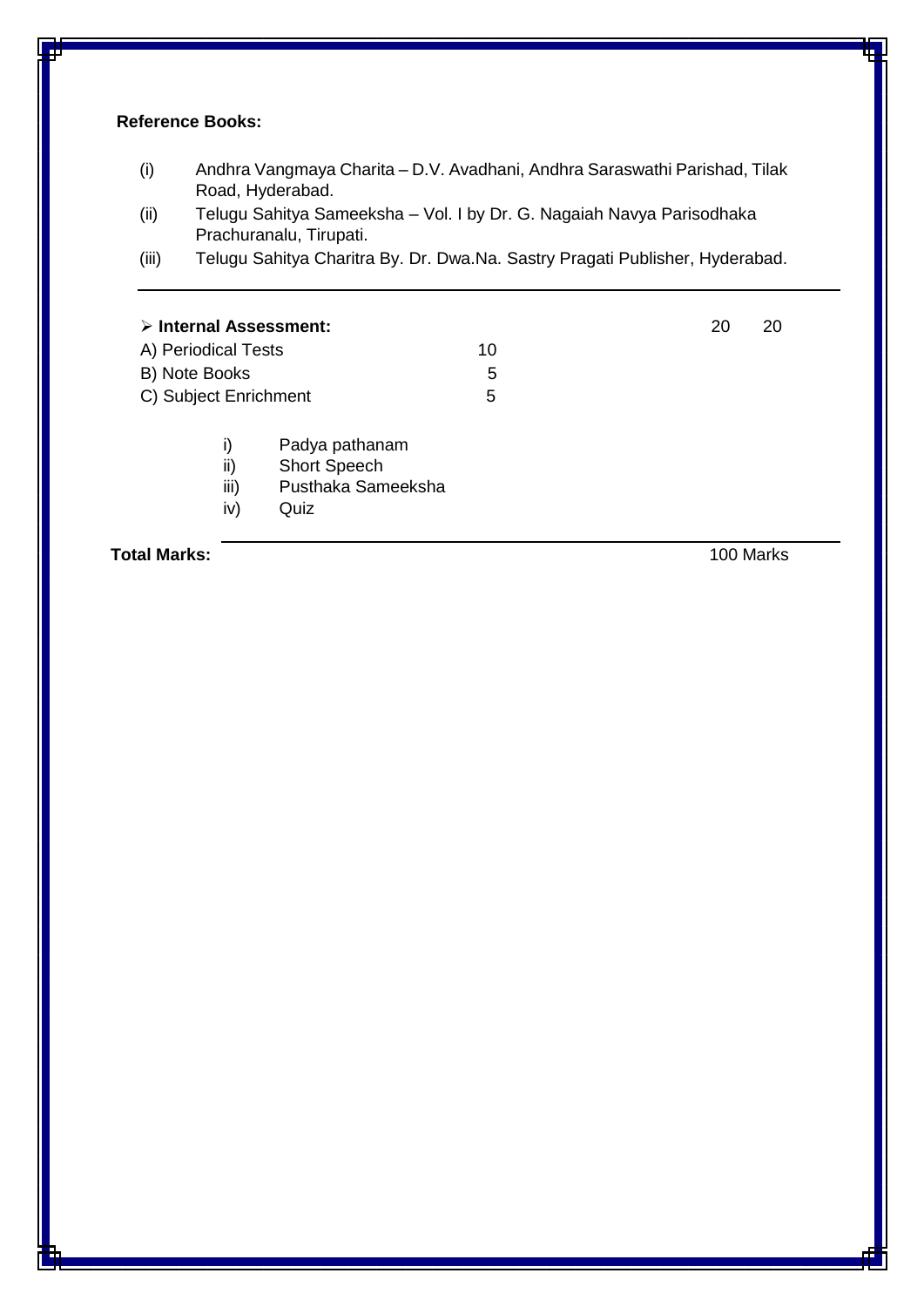## **TELUGU (CODE: 107) SYLLABUS Class – XII (2022-2023)**

| Time: 3 Hrs                                                                   |              | <b>Total: 80 Marks</b> |  |
|-------------------------------------------------------------------------------|--------------|------------------------|--|
|                                                                               | <b>Marks</b> | Period                 |  |
| $\triangleright$ Section – A: Grammar                                         | 14           | 40                     |  |
| I. Prosody and Rhetorics                                                      |              |                        |  |
| 1. Prosody -Metre: Champakamala, Utpalamala, Mattebham, Shardulam,            | 4            |                        |  |
| Ataveladi, Tetagiti,                                                          |              |                        |  |
| 2. Alankaras                                                                  | 5            |                        |  |
| Alankaras: Upama, Rupaka, Arthantaranyasa, Slesha,                            |              |                        |  |
| Utpreksha and Atisayokti                                                      |              |                        |  |
| II. Translation                                                               | 5            |                        |  |
| Translation of given passage not exceeding 10                                 |              |                        |  |
| sentences in English into Telugu [Abstract Passage                            |              |                        |  |
| should be avoided]                                                            |              |                        |  |
| $\triangleright$ Section – B :                                                | 8            | 20                     |  |
| <b>Unseen Reading Comprehension</b>                                           |              |                        |  |
| $\triangleright$ Section – C:                                                 | 8            | 20                     |  |
| Composition and writing                                                       |              |                        |  |
| Descriptive and Narrative essays                                              |              |                        |  |
| $\triangleright$ Section – D:                                                 |              | 80                     |  |
| Literature                                                                    |              |                        |  |
| Prescribed Book: For both prose and poetry Intermediate Telugu-II year        |              |                        |  |
| 'Gnanapeetham Text' printed and published by Intermediate Vidyamandali Andhra |              |                        |  |
| Pradesh – June 2019.                                                          |              |                        |  |
| L.<br><b>Prose</b>                                                            |              |                        |  |
| Lessons to be studied                                                         |              |                        |  |
| Mana Aatalu<br>1.                                                             |              |                        |  |
| Chaatuvulu<br>2 <sup>2</sup>                                                  |              |                        |  |
| 3. Vemana Kavitvamu                                                           |              |                        |  |
| 4. Jathee Yodyama Kavitvam                                                    |              |                        |  |
| (i) Explanation with reference to the context                                 | $1x3 = 3$    |                        |  |
| (ii) Two Questions and Answers                                                | $2x4 = 8$    |                        |  |
|                                                                               |              |                        |  |